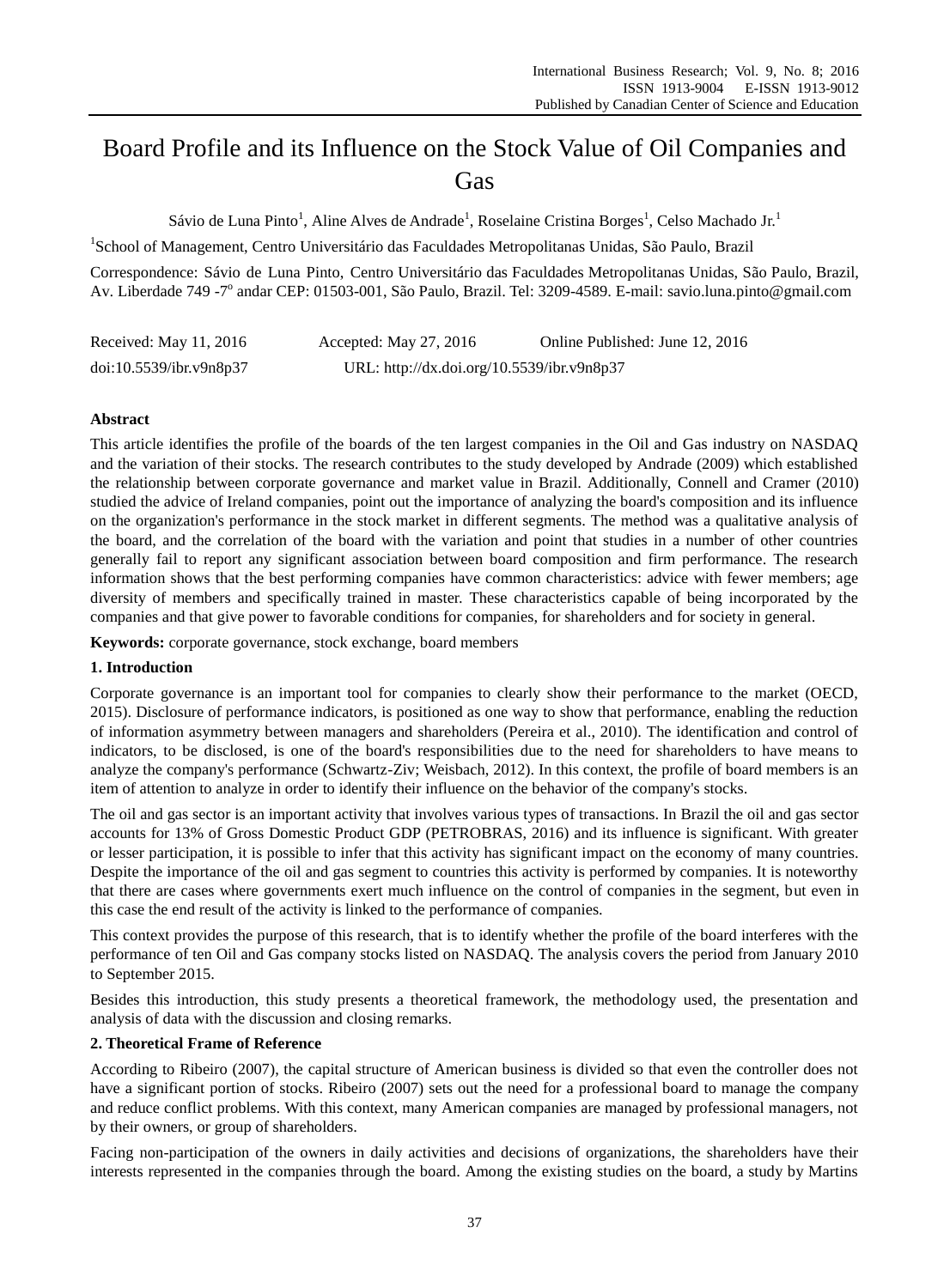and Rodrigues (2005) stands out, they theorized on the strategic role of the board, and its impact on corporate governance. Despite the importance of the board to shareholders, it is positioned as a cost that reduces the yield of stocks. In this theme, studies of Linck, Netter and Yang (2008) examined the cost and benefit of management and supervision activities developed by the board.

The activities of management and supervisory board are part of the impact that a board has on a business. Regarding these impacts, Baptista (2012) approach the difficulty of studies due to intrinsic reasons of confidentiality of business and the methodological validity of the techniques undertaken to survey data.

The existence of the board to monitor the interests of shareholders in the company's management process stands as a cornerstone of Corporate Governance. However, to Gomes et al. (2006) the simple implementation of a Board does not guarantee the adoption and best practices of Corporate Governance. To the author, the Board shall have characteristics that enable a satisfactory performance in defense of the company's performance.

Silveira et al. (2003) reported that several studies seek to associate the Board composition with the performance of companies, most often questioning whether the composition of the board members by external, non-executive, improve the company's performance. Baysinger and Butler (1985) reported, through research, that there is no significant relationship between the accounting measures of performance and the proportion of outside directors on the board. In contrast, however, Baghat and Black (1999) argue that there exists a significant relationship between board composition and corporate performance when comparing companies with Board formed mostly of independent members and companies with Board without this majority.

Corroborating the above, Andrade, et al. (2009) concluded in his work that the board composition of non-executive members, can be a good mechanism to improve the performance index, except for companies that have high levels of debt. The authors expose further that internal advisors can redirect the company's results in pursuit of raising the operating profit level, being knowledgeable of business processes. In this sense Arosa et al. (2013) confirm the position of Andrade, et al. (2009) to propose that the presence of external advisers can improve the company's performance.

Previous research such as Rosenstein and Wyatt (1990) find a positive relationship between financial returns and companies with indication of external directors (not members of the board). This context expands the analysis of the proposed Weisbach (1988) who claimed to find a negative association between poor performance and change of chief executive for boards of companies formed in the majority of external directors. For this author the performance is more associated to those responsible for management than for the members of the board. However, it is noteworthy that for Fama and Jensen (1983), Jensen and Meckling (1976) and Shleifer and Vishny (1997) the centralization of authority may result in the domination of the board of management and negatively impact performance.

Guerra (2010) explores the roles of the Board and its relevance in the corporate governance system, notes that the size and age of the company, is not decisive for the quality of governance of the Board. However, Gomes et al. (2006, p. 1) states that "the adoption of a Board reveals to the market that the company cares about good corporate governance practices and the very transparency, demonstrating responsibility for their results," making clear importance of the Board for the satisfactory performance of the company.

The results presented in the study by Gomes et al. (2006, p. 10) shows:

(...) the companies surveyed consider the board member as a professional with great respect, integrity and commitment, and with relevant knowledge about the market and the company, and can contribute significantly to the company's growth.

Silveira, *et al.* (2003, p. 61) found that:

(...) almost no relationship between board composition (INDEP) and value converges with the results described in the study of Hermalin and Weisbach (1991, p. 3), which state that one of the main results of the empirical literature on boards is the absence of correlation between board composition and corporate performance variables.

According to Pace et al. (2003, p. 41) in his study of the performance indicators as drivers and value:

Non-traditional measurements, valuing the independent board, the most democratic forms of control of the company, the continuity of management, as well as their experience and ethical behavior are in line with recent measures aimed at corporate governance, confirming understanding its ability to influence the behavior of managers, the future results and attitude of investors.

In contrast, Andrade, et al. (2009, p. 28) reported that monitoring of the managerial decisions of external directors "(...) can cause the opposite effect to the performance when added to a possible pressure from creditors that aim to cash flows through interest on loans ".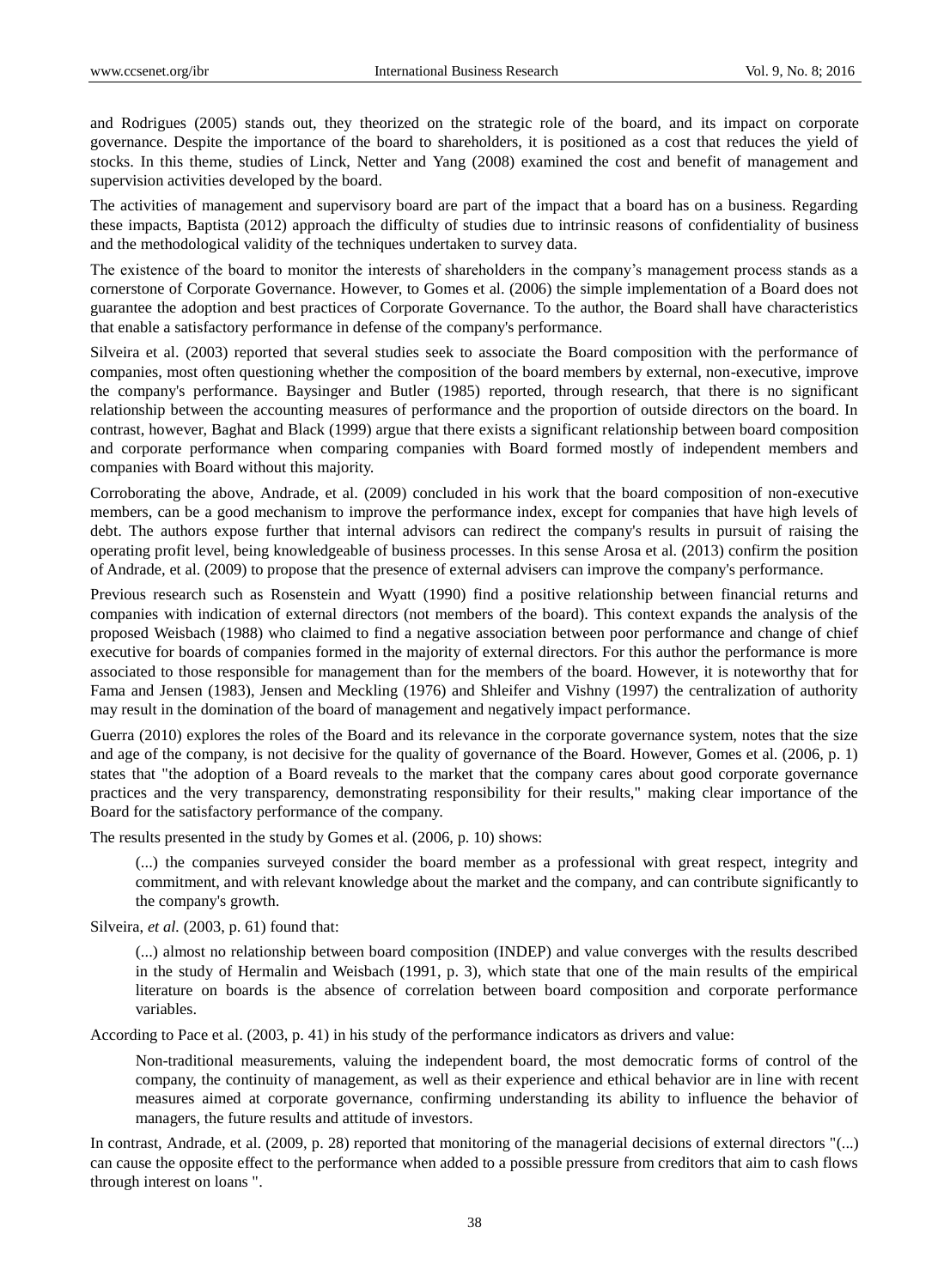Andrade et al. (2009) mentions also that the responsibilities assumed by the Board can contribute significantly to explain the performance and market value of companies. Still on this subject, the authors conclude that "the stock market tends to value the company's stocks with a board composed of a greater number of directors", and positive relationship between the number of directors and the operating margin (Andrade et al., 2009, p. 27). Additionally, Andrade, et al. (2009, p. 29) ascertains:

(...) that companies with similar profile compositions on the board provide different impacts on their market value, as the size of the company, or on their performance, as the debt ratio.

As for the impact of the diversity of the Board on the company's performance, we can mention Fraga and Silva (2012, p. 73), they concluded through their research that "there is a relationship between the diversity of educational aspects of the board members and market performance of the company, although in different directions (that is; positive for years of education and negative for courses related to teaching). " The authors emphasize, too, that the presence of women on the board is very small, but companies that have at least one woman on board had better market performance than those who had no female member.

Fraga and Silva (2012) argue that the greater the diversity of the board, the better the performance. However, Ararat, Aksu and Cetin (2010) in a similar survey found no evidence that diversity in board composition in relation to 'sex, age and education' influence the economic performance of companies.

Contributing to the relevance of the above considerations, Raheja (2005) argues the importance of insiders for the company due to the availability of information to the board. He also claims that their experience can improve performance but can distort the objectives.

## **3. Method**

This is a qualitative research supported by documentary analysis. We conducted a descriptive analysis of the boards of the ten largest companies in the oil and Gas sector listed on NASDAQ (it is an automated stock market in the United States which lists more than 2,800 different company's stocks). This research uses the information provided in the NASDAQ web pages that has the respect of investors of each of these companies. Access was held on November 15, 2015. On that date the ten largest companies in the oil and gas sector were: Exxon Mobil (XOM), Chevron (CVX), Petro China (PTR), BP p.l.c. (BP), Total Final Elf (TOT), Schlumberger N.V. (SLB), China Petroleum & Chemical Corporation (SNP), Conoco Phillips (COP), ENI S.p.A. (E), Occidental Petroleum Corporation (OXY).

The information listed that have been identified and used in this research were: - sex, - age, - number of board members, - type of board members, - the undergraduate level and - earlier experiences of the board members. These data relating to members of the board.

Further, using the same web page data collection was done for a descriptive historical analysis of stocks in the period from January 2010 to October 2015 for the 10 companies under investigation. The analysis sought to identify positive, negative and neutral variations (or patterns).

The analysis is based on two aims - to identify behaviors that relate and impact of the profiles of the boards on the variations in the stocks of companies. It is noteworthy that the stocks were classified as "devaluation of stocks" (less than 5%), "appreciation of stocks" (above 5%) and "standard range" (between 5% and -5%).

The analysis of the board's profile and performance was carried out from the correlation method between each of the variables found in the profile of boards and performance variables. The interpretation of the analysis was performed by Shimakura (2006) in "Relationship Coefficient Interpretation".

The model indicates a correlation between the upper variable to zero is positive, while a lower correlation than zero is negative. Moreover, the approach of positive and negative values to a (positive or negative) indicates the degree of correlation: very weak, weak, moderate, strong, very strong. Table 1 depicts the model used.

Table 1. Interpretation of Relationship Coefficient

| Value of $p (+ or -)$ | <b>Interpretation</b>     |
|-----------------------|---------------------------|
| 0.0 a 0.19            | A very weak correlation   |
| 0.20 a 0.39           | A weak correlation        |
| 0.40 a 0.69           | A moderate correlation    |
| 0.70 a 0.89           | A strong correlation      |
| 0.90 a 1.00           | A very strong correlation |

Source: Shimakura, S. E. 2006. Interpretation of Relationship Coefficient. Avaliable at <http://leg.ufpr.br/~silvia/CE003/node74.html>. Accessed on March 2015

The following Chapter presents the data identified in the survey.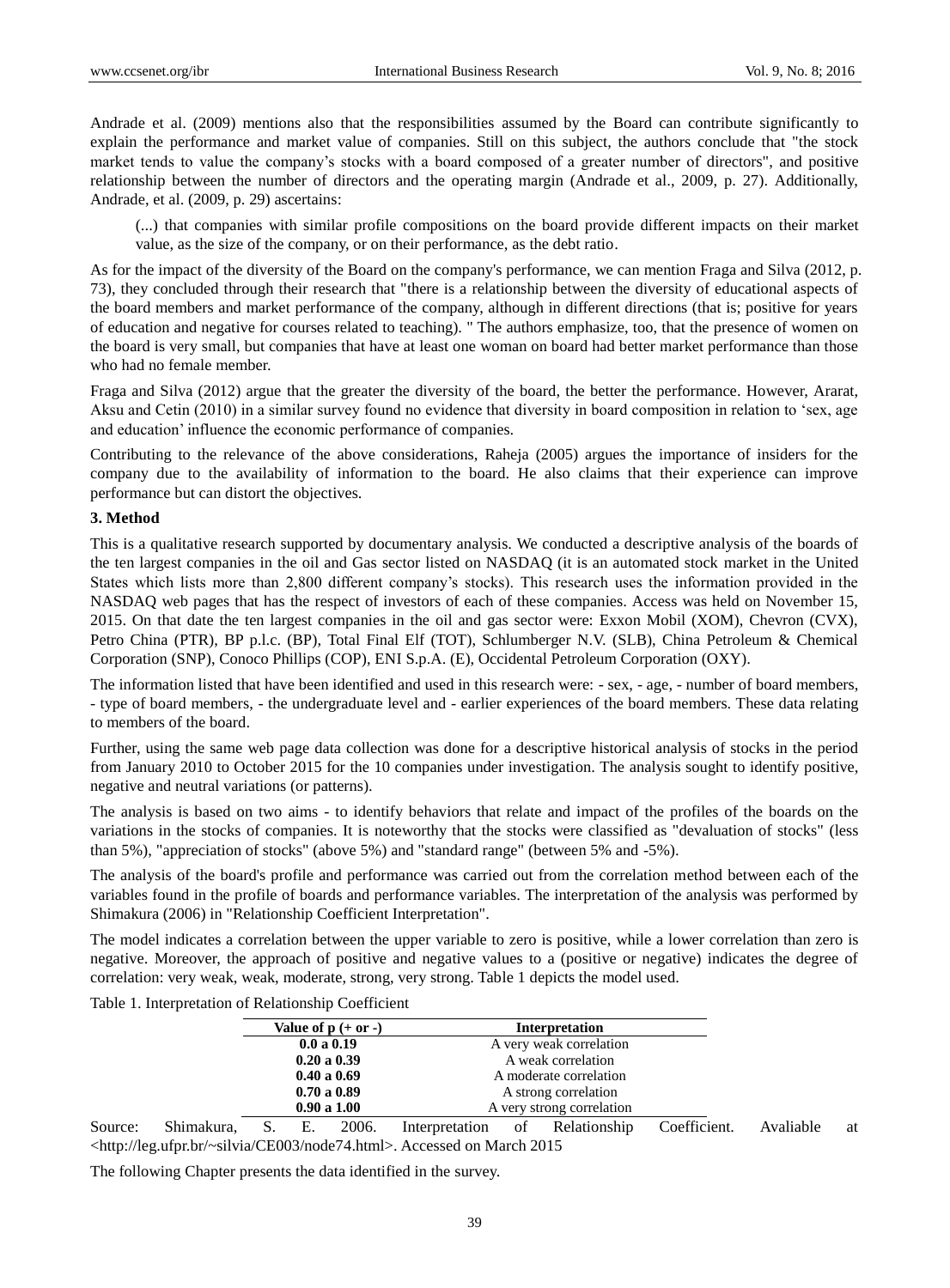#### **4. Results and Discussion**

After the identification of data, it was possible to classify the companies' boards in gender, size, age, affiliation with the company, the undergraduate level, previous experience in other companies or government. Table 2 shows the board's composition by gender of its members. The companies are presented in the tables according to their position in the ranking of the top ten, so BP is the largest oil and gas company in the world and XOM is the tenth largest company in the sector.

Table 2. Board composition by gender

| Company    | Country        | Male | Female | <b>Total Number</b> |
|------------|----------------|------|--------|---------------------|
| <b>BP</b>  | United Kingdom | 80%  | 20%    | 15                  |
| COP        | <b>USA</b>     | 82%  | 18%    | 11                  |
| <b>CVX</b> | <b>USA</b>     | 83%  | 17%    | 12                  |
| E          | Italy          | 67%  | 33%    | Q                   |
| <b>OXY</b> | <b>USA</b>     | 80%  | 20%    | 10                  |
| <b>PTR</b> | China          | 100% | $0\%$  | 11                  |
| <b>SLB</b> | <b>USA</b>     | 70%  | 30%    | 10                  |
| <b>SNP</b> | China          | 100% | $0\%$  | 11                  |
| <b>TOT</b> | France         | 67%  | 33%    | 12                  |
| <b>XOM</b> | <b>USA</b>     | 83%  | 17%    | 12                  |
| Total      |                | 81%  | 19%    | 113                 |

Source: Research Data

The data in Table 2 show that of all board only 19% are women. It is worth noting that Chinese Oil and Gas companies show up 100% male, while the European women's composition is already almost one third of the board. Another average was the composition of 20% female for English-speaking regions women are dominant on their boards. The average number of board members of composition is 11 per company, this item does not identify a differentiated profile for country. The Table 3 shows the board's composition according to the age of its members.

Table 3. Composition of Board by age of board members

|                | United<br>Kingdom | USA | USA | Italv | <b>USA</b> | China | USA        | $^\circ$ hina | France | USA |
|----------------|-------------------|-----|-----|-------|------------|-------|------------|---------------|--------|-----|
| Age            | ΒP                | COP | CVX | E     | OXY        | PTR   | <b>SLB</b> | <b>SNP</b>    | TOT    | XOM |
| Up to 50 years | 0%                | 9%  | 0%  | 44%   | 0%         | 9%    | 10%        | 9%            | 8%     | 0%  |
| 51 to 60 years | 47%               | 27% | 42% | 44%   | 10%        | 73%   | 40%        | 64%           | 33%    | 17% |
| 61 to 70 years | 53%               | 64% | 50% | 11%   | 80%        | 9%    | 50%        | 27%           | 58%    | 83% |
| $>70$ vears    | 0%                | 0%  | 8%  | 0%    | 10%        | 9%    | 0%         | 0%            | 0%     | 0%  |

Source: Research Data

The data in Table 3 indicates that the consolidated average age composition is concentrated between 61 to 70 years. The company Eni S.p.A. (E) shows different behavior with 44% of the composition of the board members under the age of 50 years. Only two American companies and a Chinese company's board members are over the age of 70 years.

Table 4 shows the board members (excluding Presidents and CEOs) differentiating them from internal and external.

Table 4. Composition of companies by the Board characteristics

| Company    | Country        | <b>External Directors</b> | <b>Internal Directors</b> |
|------------|----------------|---------------------------|---------------------------|
| <b>BP</b>  | United Kingdom | 80%                       | 13%                       |
| COP        | <b>USA</b>     | 91%                       | 0%                        |
| <b>CVX</b> | <b>USA</b>     | 92%                       | 0%                        |
| E          | Italy          | 78%                       | 0%                        |
| <b>OXY</b> | <b>USA</b>     | 90%                       | 0%                        |
| <b>PTR</b> | China          | 36%                       | 45%                       |
| <b>SLB</b> | <b>USA</b>     | 90%                       | $0\%$                     |
| <b>SNP</b> | China          | 36%                       | 45%                       |
| <b>TOT</b> | France         | 67%                       | 17%                       |
| XOM        | <b>USA</b>     | 92%                       | 0%                        |

Source: Research Data

In Table 4 you can see that Chinese companies are those with largest number of internal directors, with 45% of the total. As a counterpoint American companies do not have internal board members. Table 5 shows the level of education of Board members.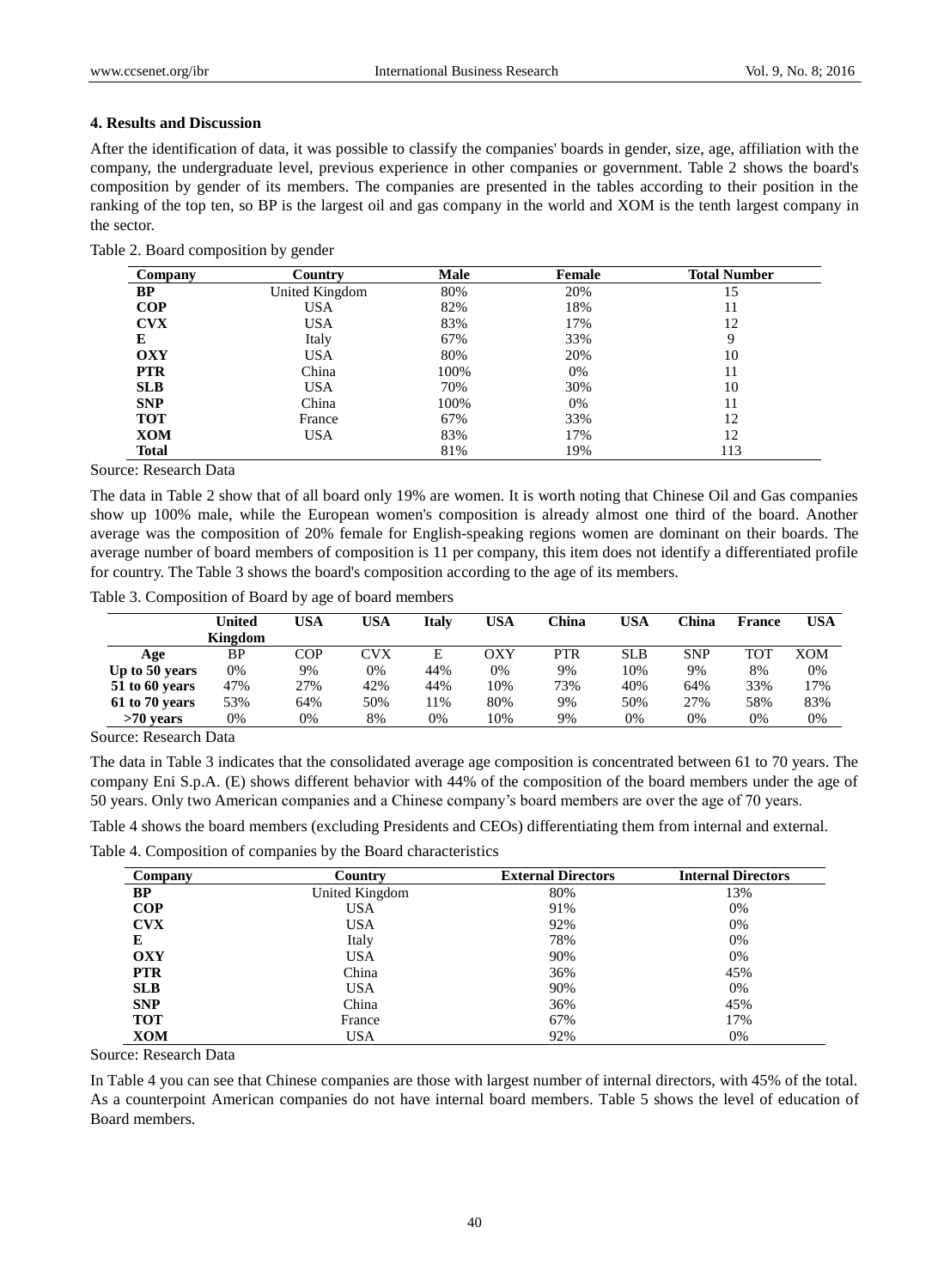|                  | United  | <b>USA</b> | <b>USA</b> | Italv | USA | China      | <b>USA</b> | China      | <b>France</b> | USA        |
|------------------|---------|------------|------------|-------|-----|------------|------------|------------|---------------|------------|
|                  | Kingdom |            |            |       |     |            |            |            |               |            |
| Company          | BP      | COP        | CVX        | E     | OXY | <b>PTR</b> | <b>SLB</b> | <b>SNP</b> | <b>TOT</b>    | <b>XOM</b> |
| <b>Doctorate</b> | 13%     | 9%         | 7%         | 0%    | 10% | 45%        | 0%         | 73%        | 0%            | 17%        |
| degree           |         |            |            |       |     |            |            |            |               |            |
| <b>MBA</b>       | 0%      | 0%         | 0%         | 0%    | 0%  | 0%         | 0%         | 0%         | 17%           | 0%         |
| Master's         | 7%      | 0%         | 8%         | 22%   | 10% | 36%        | 0%         | 18%        | 0%            | 0%         |
| degree           |         |            |            |       |     |            |            |            |               |            |
| NA               | 80%     | 91%        | 75%        | 78%   | 80% | 18%        | 100%       | 9%         | 83%           | 83%        |

Table 5. Composition of the Board for Graduate Level

Source: Research Data

Table 5 shows that in analyzing the composition of boards, Chinese companies favors board members with a doctorate or master's degree, while US companies do not identify as relevant these criteria when choosing their board members, since they have 25% or less board members with some graduate.

Table 6 presents the experience of the members of the boards of the companies surveyed.

Table 6. Professional experience of Board Members

| Company    | Country        | <b>Experience as CEO</b> | <b>Experience as a Director</b> | <b>Experience in Government</b> |
|------------|----------------|--------------------------|---------------------------------|---------------------------------|
| BP         | United Kingdom | 67%                      | 100%                            | 27%                             |
| <b>COP</b> | USA            | 64%                      | 82%                             | 36%                             |
| <b>CVX</b> | <b>USA</b>     | 75%                      | 100%                            | 42%                             |
| Е          | Italy          | 67%                      | 78%                             | 67%                             |
| <b>OXY</b> | USA            | 70%                      | 100%                            | 50%                             |
| <b>PTR</b> | China          | 82%                      | 64%                             | 9%                              |
| <b>SLB</b> | USA            | 60%                      | 100%                            | 20%                             |
| <b>SNP</b> | China          | 82%                      | 82%                             | 36%                             |
| <b>TOT</b> | France         | 58%                      | 83%                             | 42%                             |
| XOM        | USA            | 83%                      | 92%                             | 8%                              |

Source: Research Data

Table 6 indicates that over 60% of the board has previous experience as president of the company - CEO and 80% as a director in other companies. One criterion that has enough variation and precludes a framework is the existence of previous experience in government activities. The American company Exxon Mobil (XOM) has 8% of its directors with previous experience in government while the Italian company Eni S.p.A. (E) has 67% of its directors.

Table 7 shows the historical values of the closing stock for each of the companies in the period January 2010 to October 2015. This table indicates how many percentages in the action depreciated (down more than 5%), valued (growth of more than 5 %) or maintained a default value (between 5% positive 5% negative).

| Table 7. Stocks Variation |  |
|---------------------------|--|
|---------------------------|--|

| Company    | Country        | <b>Devaluation of Stocks</b> | <b>Appreciation of Stocks</b> | <b>Standard Variation</b> |
|------------|----------------|------------------------------|-------------------------------|---------------------------|
| BP         | United Kingdom | 23%                          | 24%                           | 53%                       |
| <b>COP</b> | <b>USA</b>     | 54%                          | 27%                           | 19%                       |
| <b>CVX</b> | <b>USA</b>     | 41%                          | 31%                           | 28%                       |
| E          | Italy          | 28%                          | 36%                           | 36%                       |
| OXY        | <b>USA</b>     | 31%                          | 43%                           | 26%                       |
| <b>PTR</b> | China          | 29%                          | 38%                           | 33%                       |
| <b>SLB</b> | <b>USA</b>     | 36%                          | 29%                           | 35%                       |
| <b>SNP</b> | China          | 44%                          | 27%                           | 29%                       |
| <b>TOT</b> | France         | 41%                          | 25%                           | 34%                       |
| XOM        | USA            | 37%                          | 22%                           | 40%                       |

Source: Research Data

The data in Table 7 shows that the American company Conoco Phillips (COP) suffered higher devaluation of stocks to the average 54% of the analyzed period, while Occidentum Petroleum Corporation (OXY) got appreciation of stocks greater than the average 43% of the analyzed period. That is, between 2010-2015 the company Conoco Phillips (COP) suffered devaluation of its stocks in more than half of the period while Occidentum Petroleum Corporation (OXY) won appreciation almost half of the period.

Table 8 shows the correlation of gender (men and women) with the number of members of the Board and the related change in the value of stocks.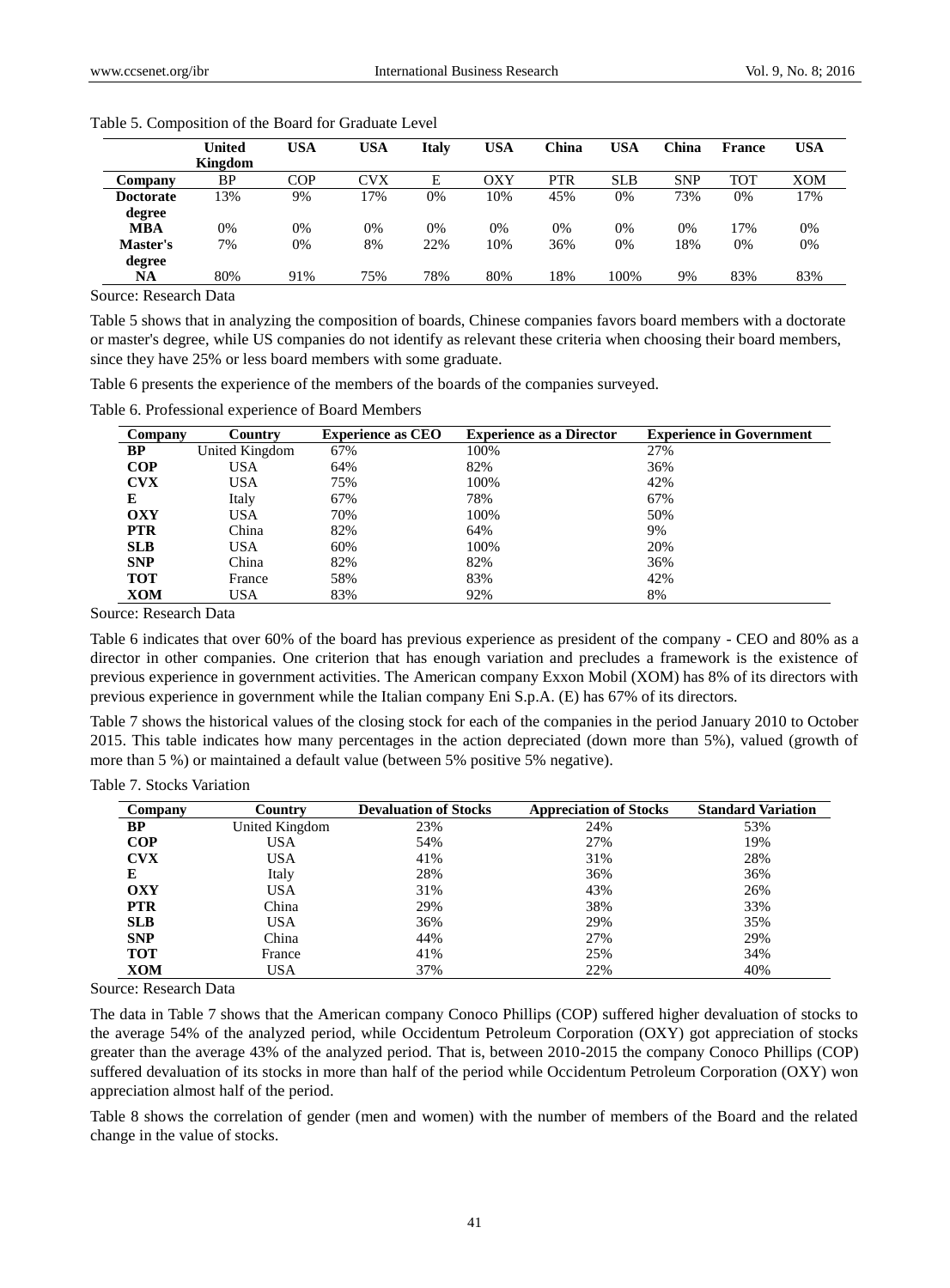Table 8. Correlation of Men and Women and the size of the Board vs. Variation in Stocks

|                    | <b>Correlation Men</b> | <b>Correlation Women</b> | <b>Correlation Size</b> |
|--------------------|------------------------|--------------------------|-------------------------|
| Devaluation p      |                        | $-0.11$                  | $-0.16$                 |
| <b>Valuation p</b> | 0.09                   | $-0.09$                  | $-0.61$                 |
| Standard p         | $-0.18$                | 0.18                     | 0.60                    |

## Source: Research Data

The results show very weak correlation to the presence of men and women on the board, so the gender of board members of companies do not interfere with the performance of companies. The data in Table 8 makes it possible to identify a moderate positive correlation between standard variation of the stocks and board size, so companies with directors with the most members had higher support the value of their stocks (standard range). However, the largest number of members on the board also resulted in moderate negative correlation with the valuation.

Thus, Table 8 showed that the gender variable of the board members did not exercise influence on the performance of company stock. The result of no influence of gender on the performance of stocks of oil and gas companies of this research is in contrast to those reported by Fraga and Silva (2012) that points to the importance of women on the board.

Regarding the board size, the results were different to those found by Andrade et al. (2009) which states that there is a positive relationship between size and value of the stocks by the market. For the survey conducted in the oil and gas industry, the results were moderately negative for the valuation of stocks.

Table 9 shows the correlation of age of the members of the board and its change in value of the Stocks.

Table 9. Age Correlation vs. Variation in Stocks

|                               | <b>Correlation</b><br>$< 50$ vears | <b>Correlation 51 to</b><br>60 vears | <b>Correlation 61 to</b><br>70 years | Correlation<br>70 vears |
|-------------------------------|------------------------------------|--------------------------------------|--------------------------------------|-------------------------|
| <b>Devaluation of Stocks</b>  | $-0.16$                            | $-0.18$                              | 0.26                                 | $-0.23$                 |
| <b>Appreciation of Stocks</b> | 0.27                               | 0.04                                 | $-0.30$                              | 0.77                    |
| <b>Standard Variation</b>     | $-0.03$                            | 0.17                                 | $-0.06$                              | $-0.33$                 |

Source: Information presented in the relationship with the investor page

The data in Table 9 shows that the presence of a member with more than 70 years on the board pointed to the appreciation of the company stock, therefore, the correlation between age test of board members and change in stocks showed a strong positive correlation between the age of 70 years and appreciation of stocks, this is the most important result of this test. However, it is worth noting that only one of the surveyed companies presented director in this condition. These results are contrary to research Ararat Aksu and Cetin (2010) that found no correlation between age and performance.

Table 10 relates the fact that the director be internal or external and the corresponding change in the value of the Stocks. Table 10. Correlation between Types of Directors vs. Variation in Stocks

|                          | <b>Devaluation of Stocks</b> | <b>Appreciation of Stocks</b> | <b>Standard Variation</b> |
|--------------------------|------------------------------|-------------------------------|---------------------------|
| <b>External Director</b> | 0.08                         | $-0.1$                        | $-0.00$                   |
| <b>Internal Director</b> | $-0.06$                      | 0.03                          | 0.04                      |

Source: Information presented in the relationship with the investor pages

Analysis of internal or external director's variable in Table 10 shows a very weak correlation at all points analyzed (depreciation, valuation and standard). Surveys conducted on the subject differ on the subject. While Baysinger and Butler (1985) portray the absence of correlation between performance and external members on the board, Andrade et al. (2009) and Arosa et al. (2013) showed a positive correlation in their findings, stating that external members positively influence the valuation of company stock.

Table 11 shows the influence of the undergraduate level in the valuation of companies.

Table 11. Correlation between undergraduate level x Variation in Stocks

|                               | <b>Doctorate</b> | MBA     | <b>Master's</b> | <b>NA</b> |
|-------------------------------|------------------|---------|-----------------|-----------|
|                               | <b>Degree</b>    |         | degree          |           |
| <b>Devaluation of Stocks</b>  | 0.13             | 0.18    | $-0.43$         | 0.05      |
| <b>Appreciation of Stocks</b> | 0.01             | $-0.27$ | 0.60            | $-0.20$   |
| <b>Standard Variation</b>     | $-0.13$          | 0.03    | $-0.01$         | 0.10      |

Source: Information presented in the relationship with the investor pages

The most significant results of the correlation shown in Table 11, between the director at the graduate level and the variation of the actions were a positive moderate correlation between board members with master and appreciation of stocks; moderate negative correlation between master and devaluation of stocks; weak negative correlation between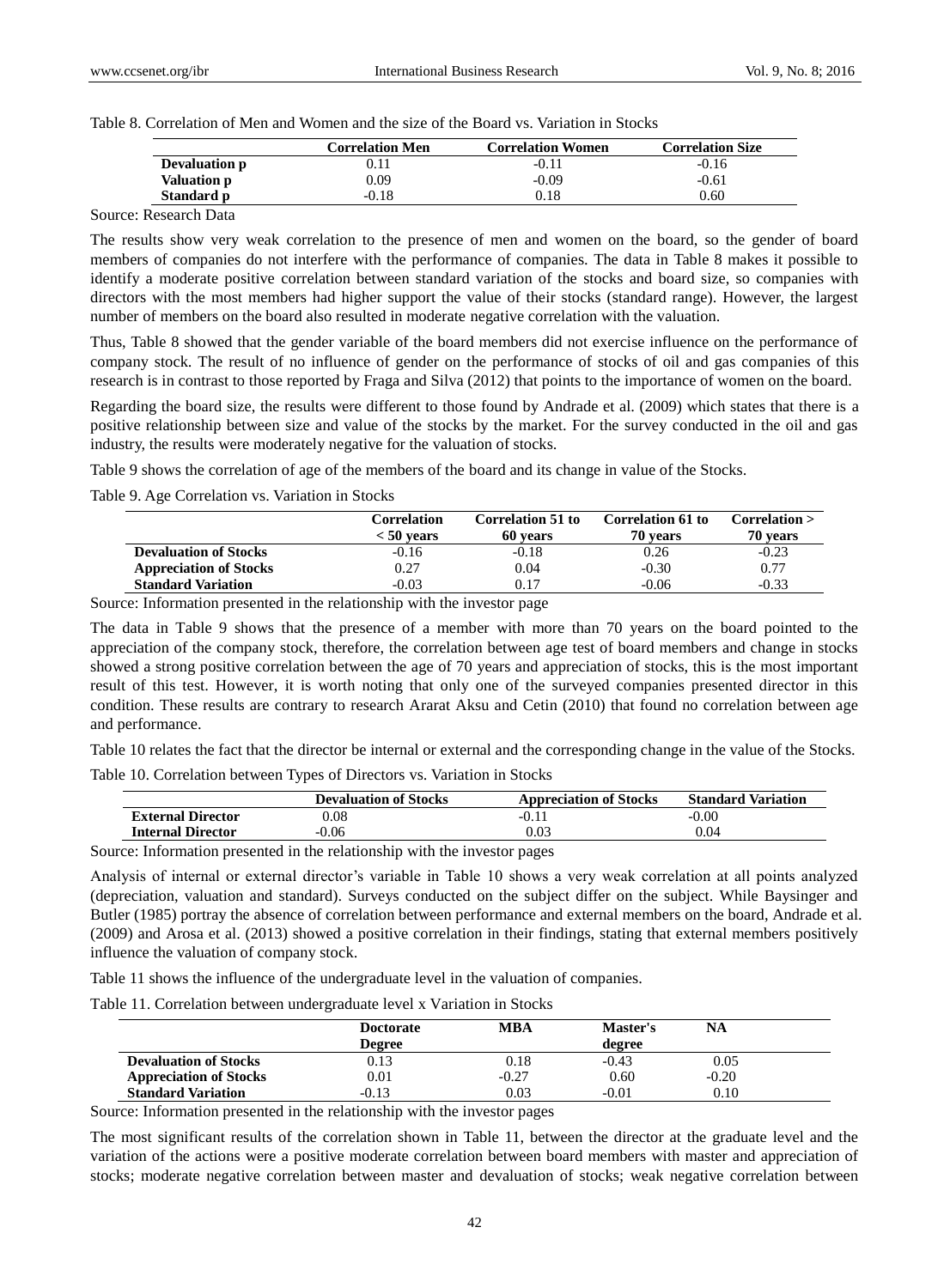recovery actions and MBA; and weak negative correlation between recovery actions and graduation Unknown (NA). In this condition the education at Master's degree level appeared favorable for the valuation of the company.

Table 12 shows the influence of professional experience of the director in the valuation of companies.

Table 12. Correlation between Work Experience x Variation in Stocks

|                               | <b>Experience as CEO</b> | Experience as a board | <b>Experience in Government</b> |
|-------------------------------|--------------------------|-----------------------|---------------------------------|
| <b>Devaluation of Stocks</b>  | $-0.08$                  | $-0.08$               | 0.02                            |
| <b>Appreciation of Stocks</b> | 0.08                     | $-0.19$               | 0.38                            |
| <b>Standard Variation</b>     | $-0.00$                  | 0.22                  | $-0.29$                         |

Source: Information presented in the relationship with the investor pages

Regarding significant results for professional experience, presented in Table 12, it was found that a weak positive correlation between members with previous experience in government and appreciation of stocks and a weak negative correlation between standard variation and experience in Government.

Following this study highlights the main points noted in the survey.

#### **5. Closing Remarks and Acknowledgments**

After the realized correlation test, we are able to identify important relationships between performance and board profile. Some of the characteristics of the board showed no significant correlation with the stock performance of companies. However, it was possible to find relevant characteristics for the formation of the board of oil and gas companies. The main characteristics found for the formation of a good performance with the board of directors are: moderate negative correlation for board size and appreciation of the stocks; moderate positive correlation between maintenance of actions (standard range) and board size - these conditions of board with fewer members perform better, but the board with more show less variation both positive and negative; strong positive correlation between the presence of member with age over 70 years and appreciation of stocks - companies with directors with over 70 years showed good recovery of their actions; and moderate positive correlation between Master's degree holders and appreciation of stocks - the presence of members with Master's degree was beneficial for the valuation of companies.

Objectively the research information show that the best performing companies have common characteristics: advice with fewer members; age diversity of members and specifically trained in master. These characteristics capable of being incorporated by the companies and that give power to favorable conditions for companies, for shareholders and for society in general.

For the survey it is important to note that different countries have different characteristics to the creation the boards, which can generate different results if the research is developed in a single country. This is evident when observing the difference between American companies, with the presence of 100% of the directors as external members; and European and Asian companies with greater mix of external and internal members. Another limitation of the research is the lack of information on former members of the board which could enable better understanding of the trajectory of the company board of directors. Note that the profile of the company's board is only one of the variables that interfere with the performance of their stocks. Other global profile variables that impact on all companies, or local variables that affect the performance of only a few companies influence the valuation of companies.

The development of similar researches performed, but focusing on other segments of the economy presents opportunity to identify the influence of the board in the general business.

#### **References**

- Andrade, L. P., Salazar, G. T., Calegário, C. L. L., & Silva, S. S. (2009). Governança Corporativa: uma análise da relação do conselho de administração com o valor de mercado e desempenho das empresas brasileiras. *Revista de Administração Mackenzie, 10*(4), 4-31.
- Ararat, M., Aksu, M., & Cetin, A. T. (2010). Impact of board diversity on boards' monitoring intensity and firm performance: evidence from the Istanbul stock exchange. *Social Science Research Network*, working papers series, 2010. Retrieved on Nov. 18, 2015 from: http://ssrn.com/abstract=1572283
- Arosa, B., Iturralde, T., & Maseda, A. (2013). The board structure and firm performance in SMEs: Evidence from Spain. *Investigaciones Europeas de Dirección y Economía de la Empresa, 19*(3), 127-135. <http://dx.doi.org/10.1016/j.iedee.2012.12.003>
- Baptista, M. A., & Soares, M. (2012). Conselhos de administração e monitoração da implementação estratégica: um modelo conceitual. *Economia Global e Gestão, 17*, (special edition), 55-75.

Baysinger, B., & Butler, H. (1985). Corporate governance and the board of directors: performance effects of changes in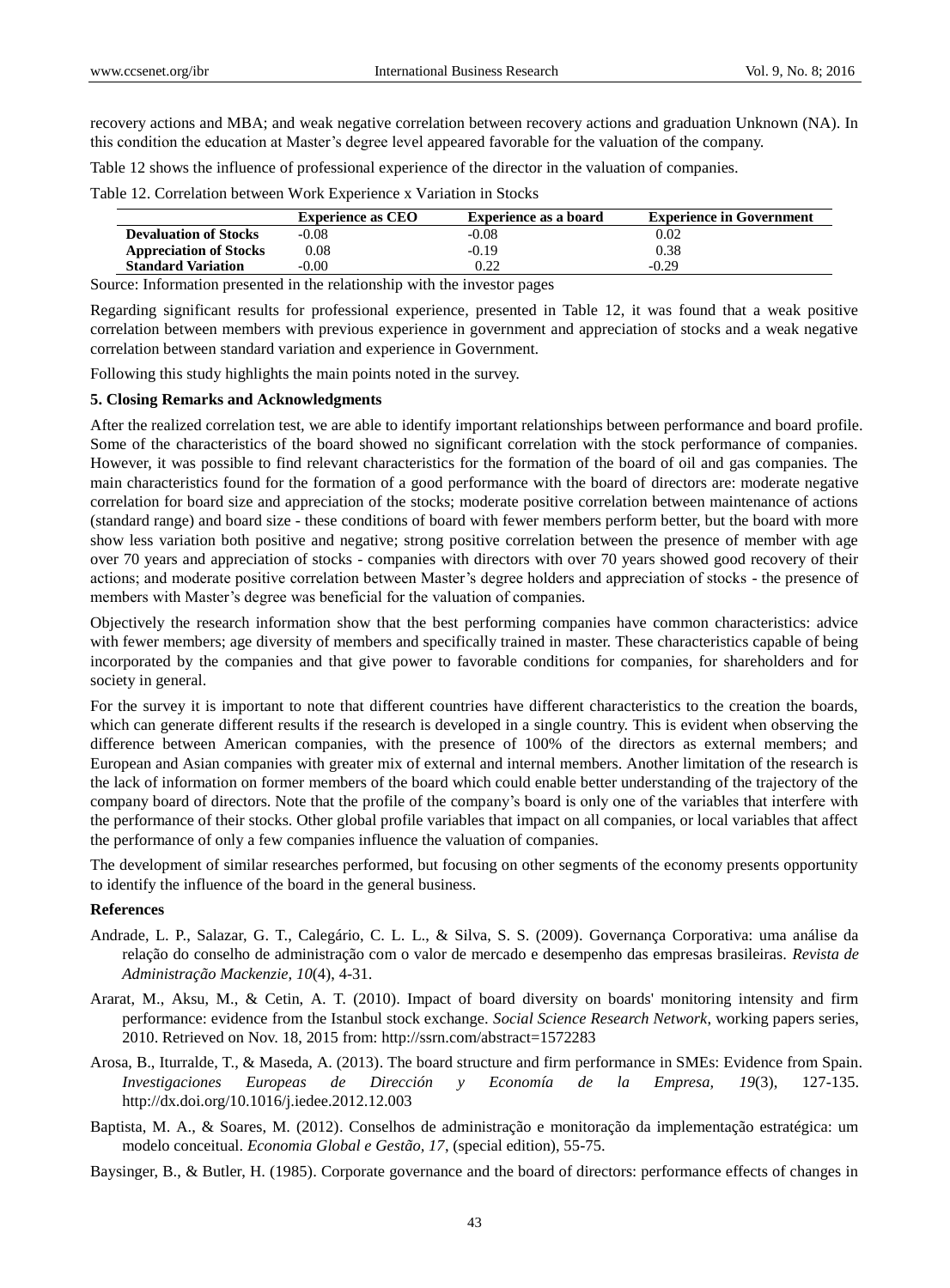board composition. *Journal of Law, Economics and Organization, 1*(1), 101-124.

- Bhagat, S., & Black, B. (1999). The uncertain relationship between board composition and firm performance. *Business Lawyer, 54*, 921-963.
- Connell, V., & Cramer, N. (2010). The relationship between firm performance and board characteristics in Ireland. *European Management Journal, 28*, 387– 399. <http://dx.doi.org/10.1016/j.emj.2009.11.002>
- Dutra, M. G. L., & Saito, R. (2002). Conselhos de Administração: análise de sua composição em um conjunto de companhias abertas brasileiras. *Revista de Administração Contemporânea, 6*(2), 09-27. <http://dx.doi.org/10.1590/S1415-65552002000200003>
- Fama, E. F., & Jensen, M. C. (1983). Separation of ownership and control. *Journal of Law of and Economics, 26*(2), 301-325.<http://dx.doi.org/10.1086/467037>
- Fraga, J. B., & Silva, V. A. B. (2012). Board diversity and firm performance: an empirical investigation in the Brazilian market. *Brazilian Business Review, 1*, 55-77. <http://dx.doi.org/10.15728/bbrconf.2012.3>
- Gomes, J. A., Souza Neto, J. A., & Martins, H. C. O. (2006). Conselho de Administração em Empresas Familiares: Avaliação da Adesão ao Código de Melhores Práticas do Instituto Brasileiro de Governança Corporativa. *Anais do Encontro Anual da Associação Nacional de Pós-Graduação e Pesquisa em Administração. Salvador, Bahia, Brasil, 30.*
- Guerra, S. (2010). Os papéis do Conselho de Administração nas empresas listadas no Brasil. *IBGC em Foco - Publicação Trimestral do Instituto Brasileiro de Governança Corporativa. n. 49*, 17-20.
- Hermalin, B., & Weisbach, M. (1991). The effect of board composition and direct incentives on firm performance. *Financial Management, 21*(4), 101-112.<http://dx.doi.org/10.2307/3665716>
- Jensen, M., & Meckling, W. (1976). Theory of the firm: managerial behavior, agency costs and ownership structure. *Journal of Financial Economics, 3*(4), 305-360. [http://dx.doi.org/10.1016/0304-405X\(76\)90026-X](http://dx.doi.org/10.1016/0304-405X%2876%2990026-X)
- Linck, J. S., Netter, J. M., & Yang, T. (2008). The determinants of board structure. *Journal of Financial Economics, 87*(2), 308-328. <http://dx.doi.org/10.1016/j.jfineco.2007.03.004>
- Martins, H. C., & Rodrigues, S. B. (2005). Atributos e Papéis dos Conselhos de Administração das Empresas Brasileiras. *Revista de Administração de Empresas, 45*(special edition), 23-35. <http://dx.doi.org/10.1590/S0034-75902005000500002>
- Organization for Economic Co-operation and Development. (2015). *Principles of Corporate Governance*. OECD Publishing, Paris. 2015.
- Pace, E. S. U., Basso, L. F. C., & Silva, M. A. (2003). Indicadores de Desempenho como Direcionadores e Valor. *Revista de Administração Contemporânea, 7*(1), 37-65. <http://dx.doi.org/10.1590/S1415-65552003000100003>
- Pereira, A. G., Bruni, A. L., Rocha, J. D., Lima Filho, R. N., & Faria, J. A. D. (2010). Teoria dos contratos, governança corporativa e auditoria: delineamentos para a discussão em teoria da contabilidade. *Anais do Simpósio de Excelência em Gestão e Tecnologia, Resende, Rio de Janeiro, Brasil*, *7*.
- Petrobras. (2016). *Participação do Setor de Petróleo e Gás chega a 13% do Pib Brasileiro*. Retrieved on Feb. 2, 2016 from:http://www.petrobras.com/pt/magazine/post/participacao-do-setor-de-petroleo-e-gas-chega-a-13-do-pib-brasil eiro.htm
- Raheja, C. G. (2005). Determinants of board size and composition: A theory of corporate boards. *Journal of Financial and Quantitative Analysis, 40*(2), 283–306. <http://dx.doi.org/10.1017/S0022109000002313>
- Ribeiro, M. N. (2007). *Aspectos Jurídicos da Governança Corporativa*. São Paulo: Quartier Latin.
- Rosenstein, S., & Wyatt, J. G. (1990). Outside directors, board independence and shareholder wealth. *Journal of Financial Economics, 26,* 175-191. [http://dx.doi.org/10.1016/0304-405X\(90\)90002-H](http://dx.doi.org/10.1016/0304-405X%2890%2990002-H)
- Schwartz-Ziv, M., & Weisbach, M. S. (2012). What do boards really do? Evidence from minutes of board meetings. *Journal of Financial Economics, 108*, 349-366.<http://dx.doi.org/10.1016/j.jfineco.2012.04.011>
- Shimakura, S. E. (2006). *Interpretação do Coeficiente de Relação.* Retrieved on Mar. 12, 2016 from: http://leg.ufpr.br/~silvia/CE003/node74.html
- Shleifer, A., & Vishny, R. (1997). A survey of corporate governance*. Journal of Finance, 52*(2), 737-783. <http://dx.doi.org/10.1111/j.1540-6261.1997.tb04820.x>
- Silveira, A. M., Barros, L. A. B. C., & Famá, R. (2003). Estrutura de Governança e Valor Das Companhias Abertas